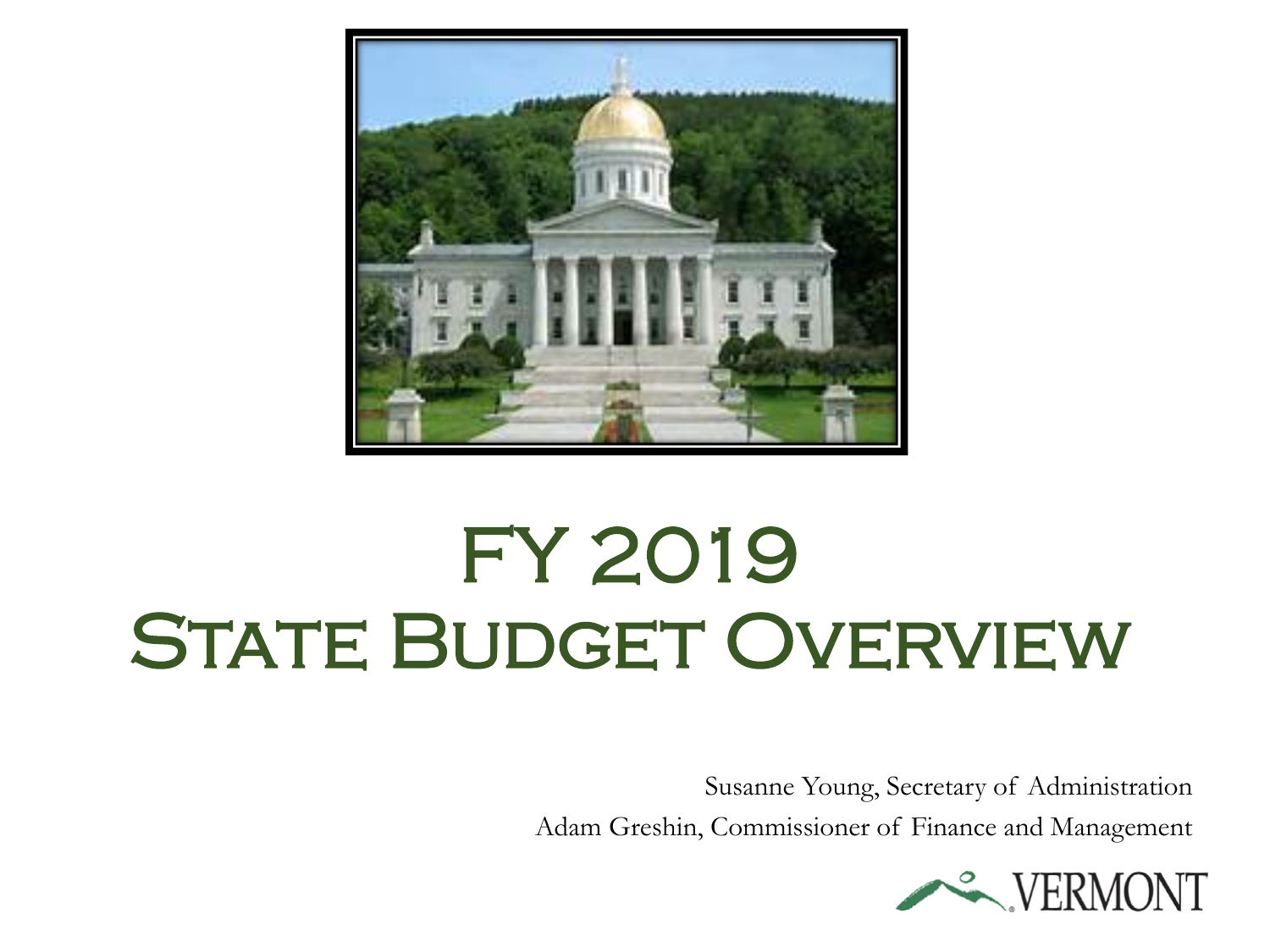# 6-3-1

- $\triangleright$  Six fewer Vermonters in the workforce every day
- Three fewer children every day in Vermont's public school system
- One child born every day to an opiate addicted parent

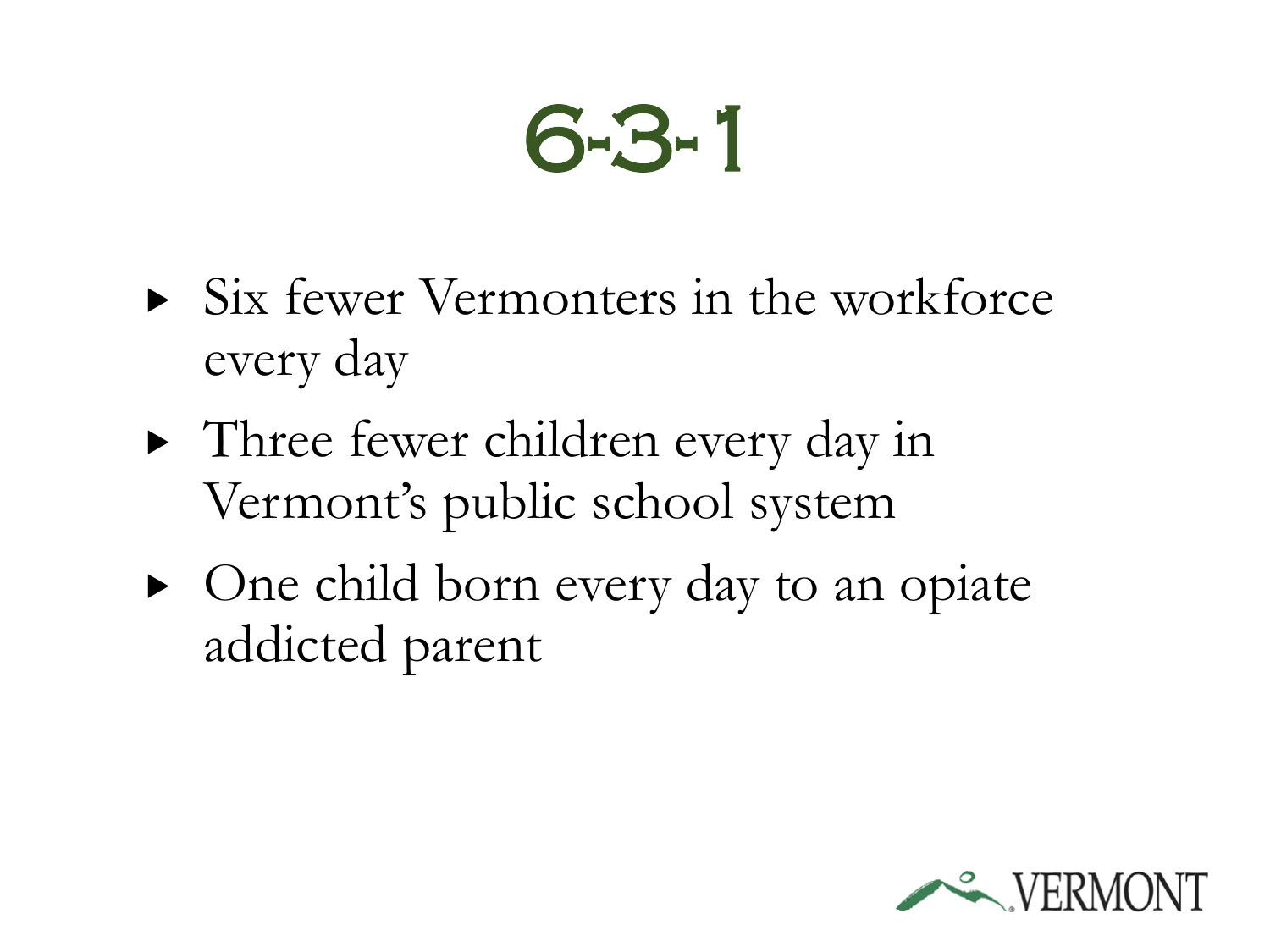# **KEY INDICATORS**

### HOW THE SCOTT ADMINISTRATION WILL Measure Progress

#### **Growing the Economy**

- Size of the workforce--as a percent of the population (statewide and by county)
- Employer growth rate--total size and by employee count
- Wage growth--by region

#### **Making Vermont More Affordable**

• Average percent of household income spent on healthcare, housing (includes utility and heating costs, etc.), and taxes & fees

#### **Protecting the Vulnerable**

- Percent of the population living below 200% of the Federal Poverty Level (FPL)
- Rate of homelessness/housing stability
- Kindergarten readiness
- Percent of the population with access to comprehensive healthcare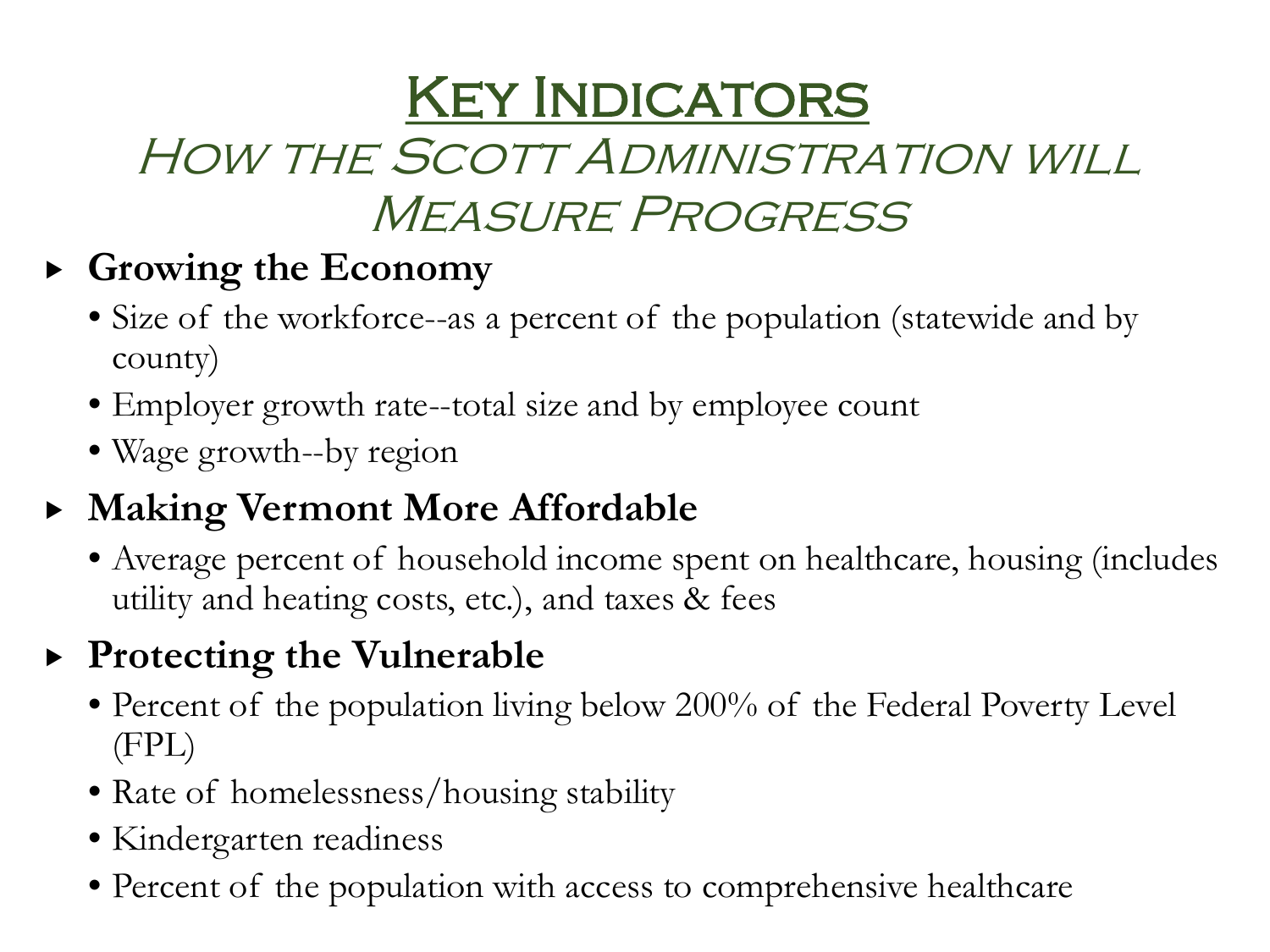# **GENERAL FUND PRESSURES**

#### **Known Liabilities**

- Pension and Debt Service Costs
- State Employee Contractual Obligations
- Education Financing
- Maintaining Statutory Reserves

#### **Other Pressures**

- Medicaid and Other Human Service Caseload
- Clean Water and Other Environmental Costs
- Technology Costs
- Federal Funding Uncertainty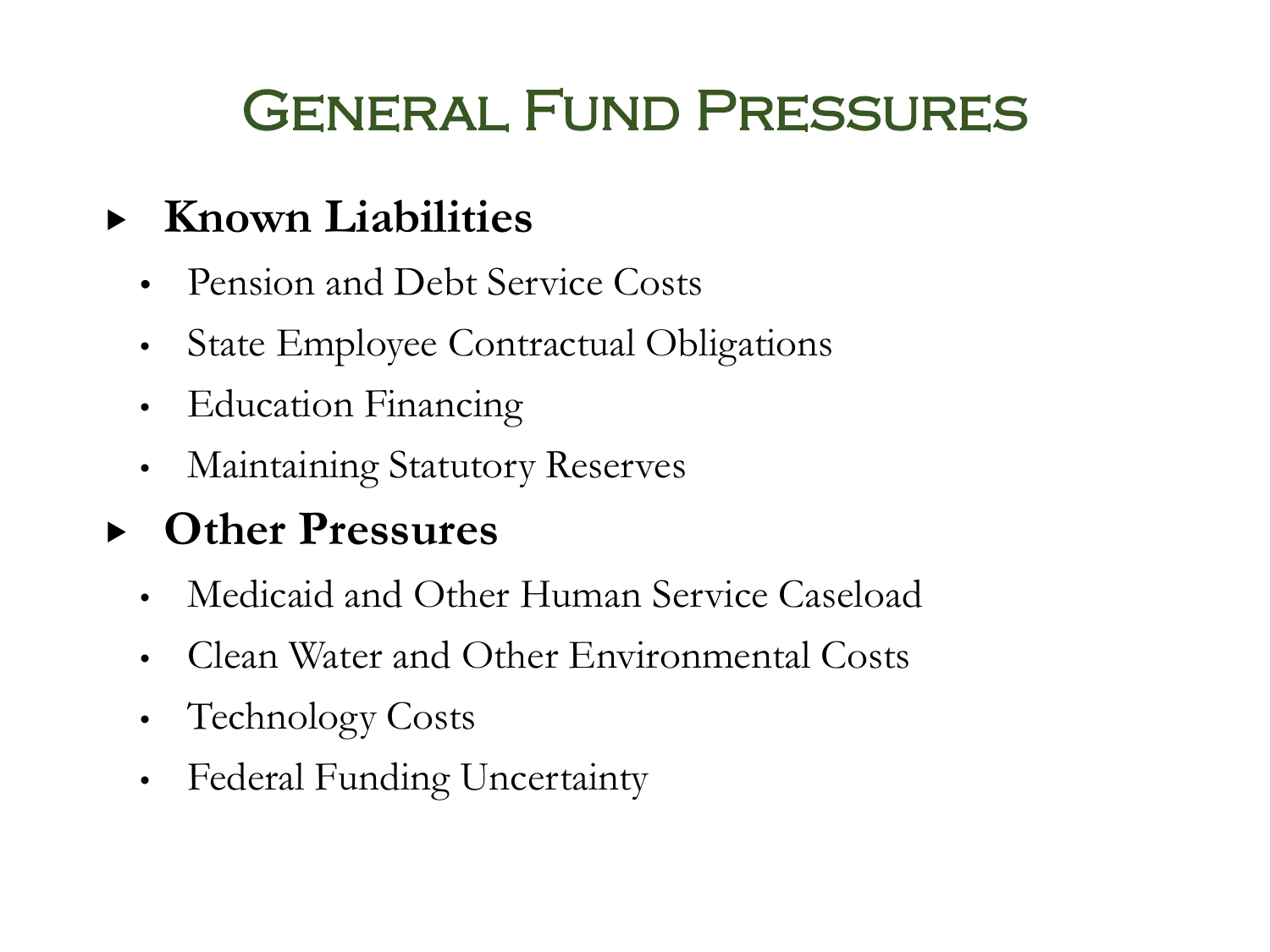## Our Demographic Challenges

- ▶ Vermont today compared to 2000:
	- 25,000 fewer people under 20
	- 60,000 more people over 65
	- Second oldest state behind Maine
- Over 65 share will grow faster than U.S. average through 2030
- We lose 1,788 people each year in the working-age category of 20-64
- We must grow our shrinking working-age population to grow our workforce and tax base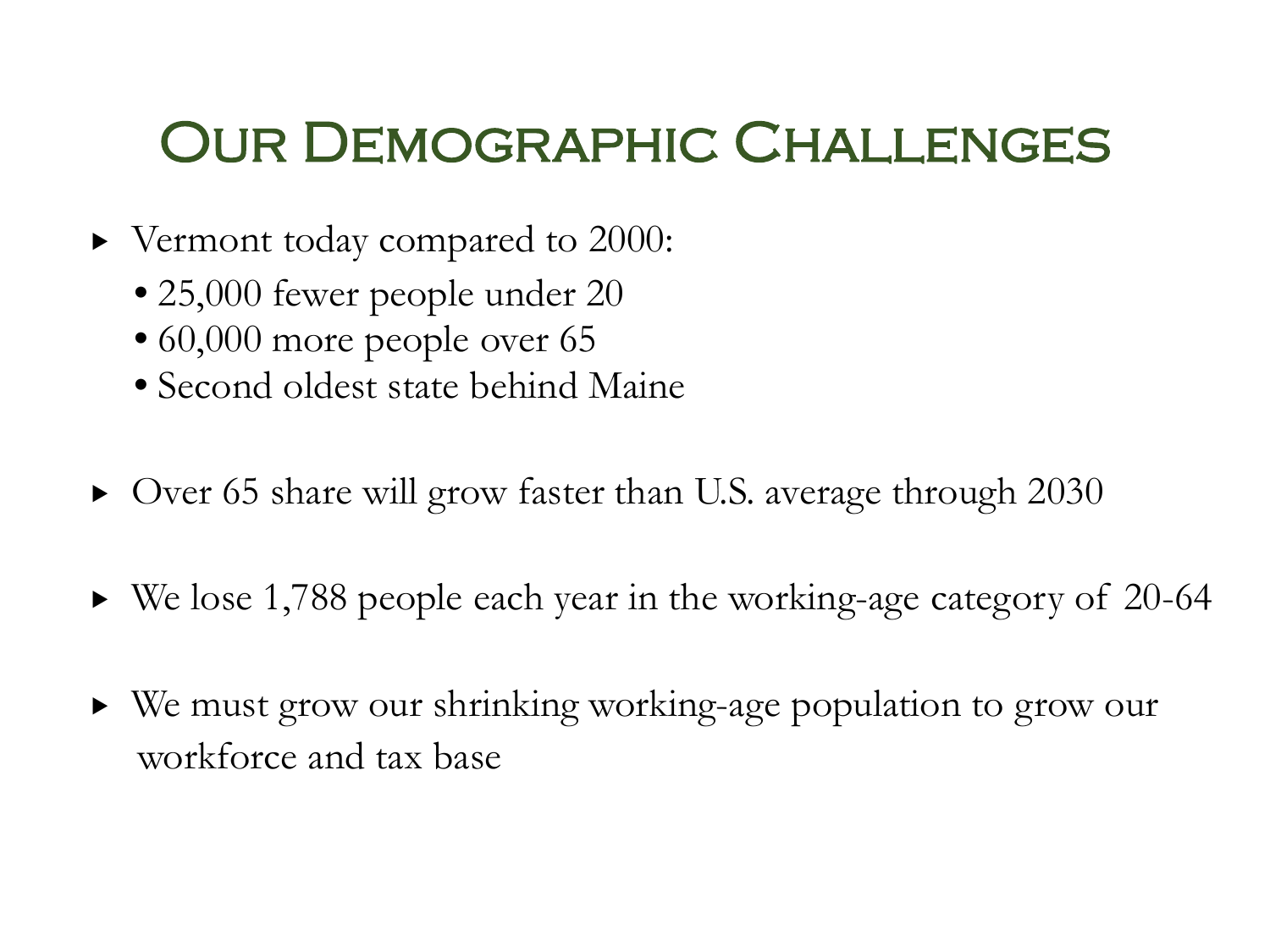# GOVERNOR'S BUDGET INSTRUCTIONS

- Agencies and Departments were asked to submit budget proposals that:
	- Work within existing financial resources; and
	- Make choices to promote the Governor's strategic priorities of economic growth, affordability, and helping our most vulnerable Vermonters.
- The Administration is working to assemble the FY 2019 Governor's budget, the FY 2018 Budget Adjustment, the FY 2019 Capital Bill Adjustment, and other adjustments as necessary.
- In January:
	- The FY 2018 Budget Adjustment and FY 2019 Budget will be presented
	- The FY 2018 and FY 2019 revenue forecast will be updated

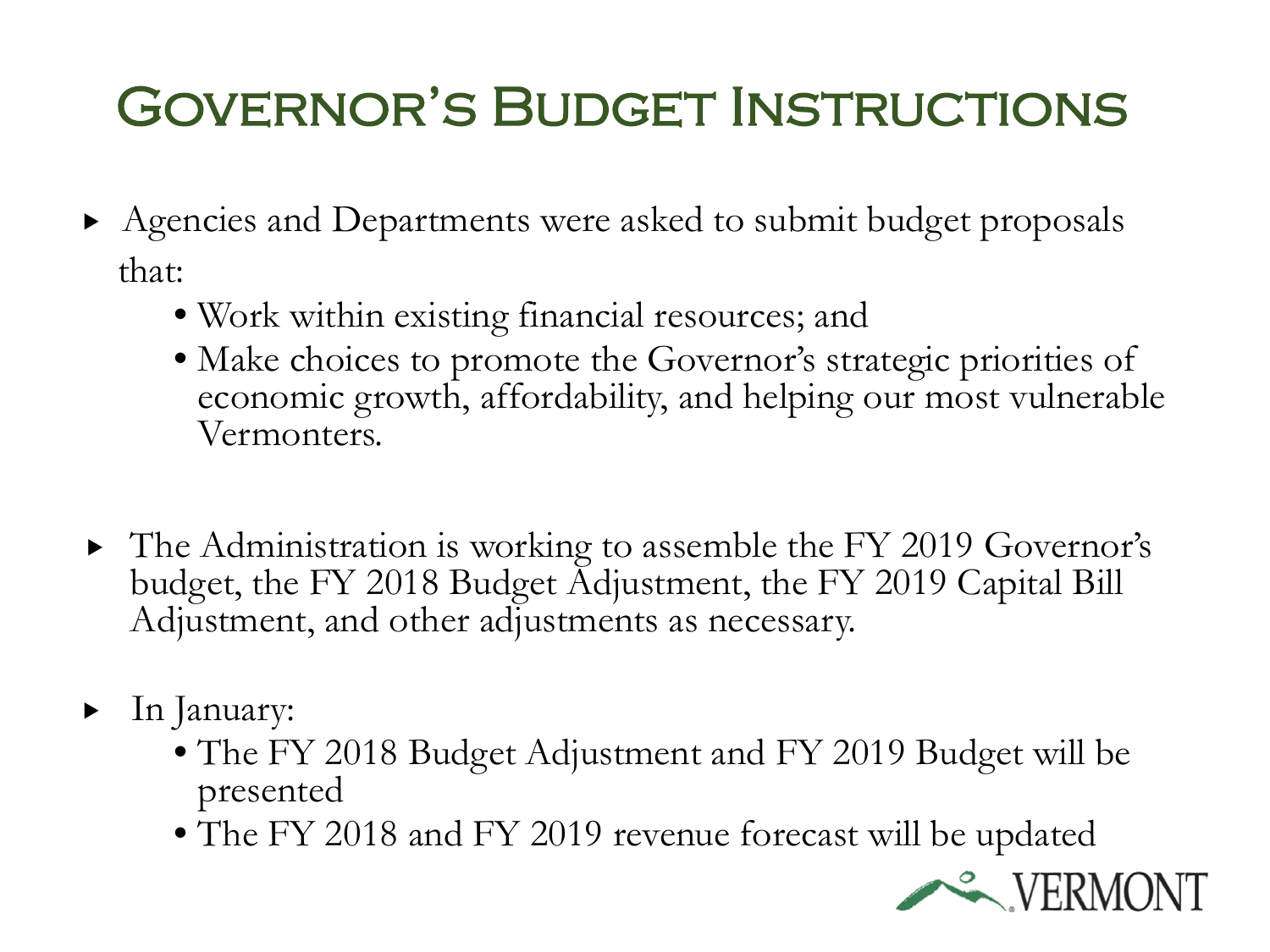### FY 2018 Budget By Fund (in \$ millions)

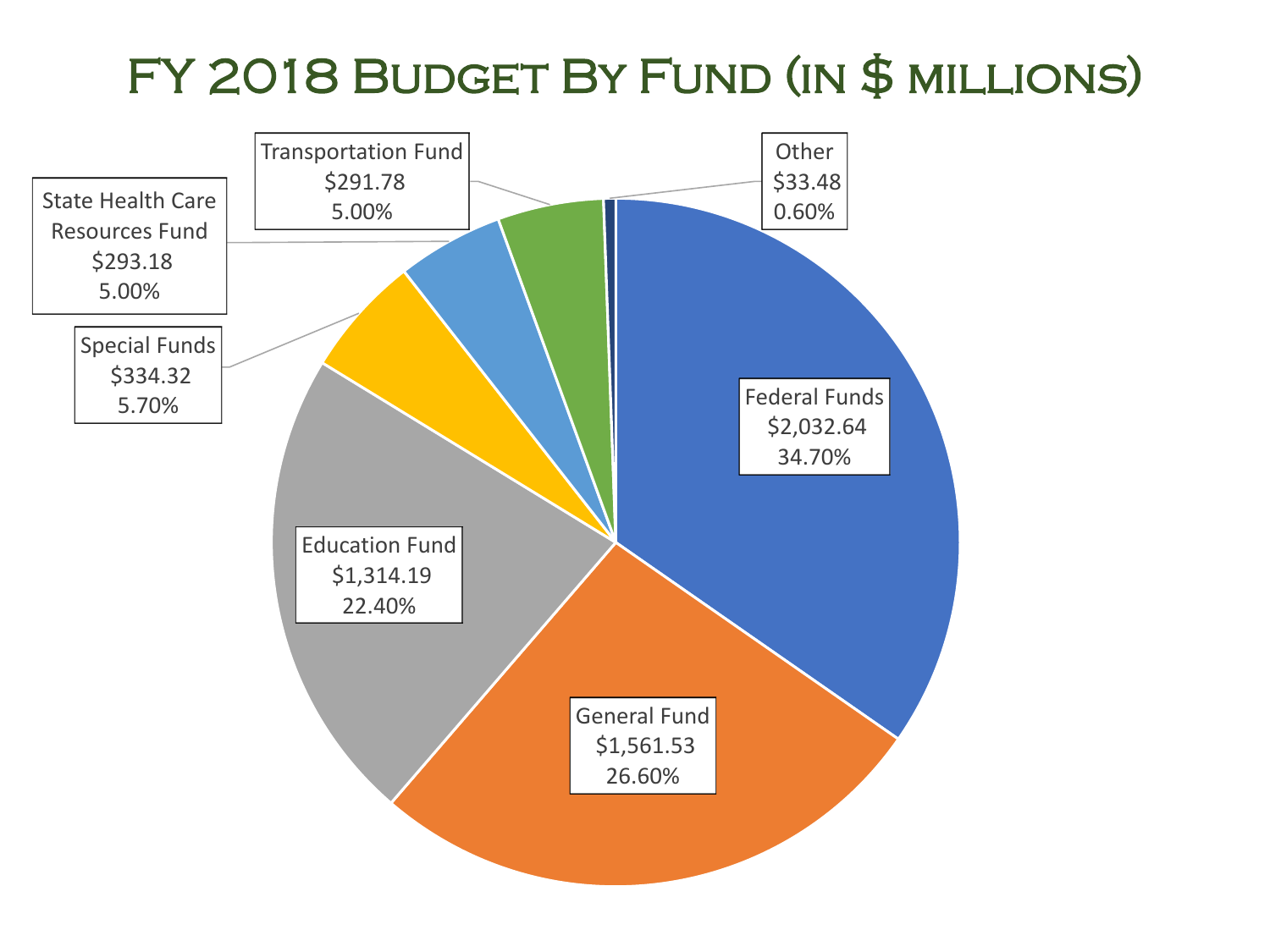#### FY 2018 General Fund Appropriations By Government Function - \$1.56 billion

|                          |                                              | Protection<br>147,547,660             | <b>Corrections</b><br>143,613,253                                                     |
|--------------------------|----------------------------------------------|---------------------------------------|---------------------------------------------------------------------------------------|
|                          | Medicaid/GC/LTC/State Only<br>352,299,429    |                                       | General<br>Government<br>44,971,109                                                   |
|                          |                                              | <b>Higher Education</b><br>86,710,244 |                                                                                       |
|                          |                                              |                                       | Natural<br><b>Property Tax</b><br>Resources<br>Assistance<br>35,033,643<br>28,026,319 |
| Education<br>427,964,287 | Human Services - Not Medicaid<br>194,834,819 | <b>Debt Service</b><br>73,989,703     | Other - Labor, ACCD<br>26,535,984                                                     |